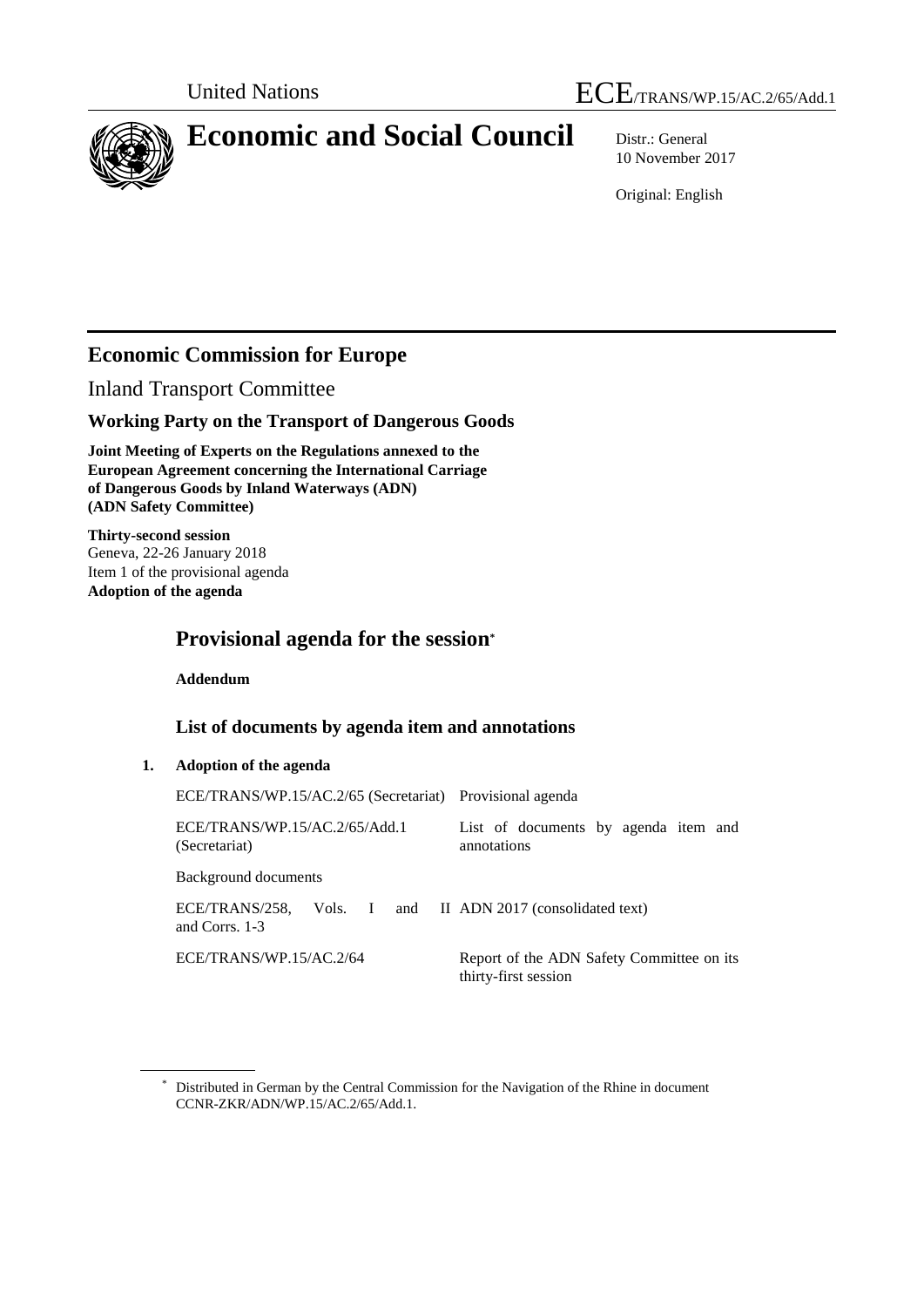#### **2. Election of officers for 2018**

The Safety Committee is expected to elect a Chairperson and Vice-Chairperson for its sessions in 2018.

#### **3. Matters arising from the work of United Nations bodies or other organizations**

The Safety Committee may wish to be informed of the activities of other bodies and organizations which have a bearing on its work.

#### **4. Implementation of the European Agreement concerning the International Carriage of Dangerous Goods by Inland Waterways (ADN)**

(a) Status of ADN

The Safety Committee will be informed about the status of ADN.

(b) Special authorizations, derogations and equivalents

| ECE/TRANS/WP.15/AC.2/2018/7 | Section 1.16.0 of $ADN -$ Owner and |
|-----------------------------|-------------------------------------|
| (Germany)                   | operator                            |

Any other proposals for special authorizations or derogations received by the secretariat after the issuance of the present provisional agenda will be issued in informal documents.

(c) Interpretation of the Regulations annexed to ADN

The Safety Committee is invited to discuss the interpretation of any provisions of the Regulations annexed to ADN which are considered to be ambiguous or unclear.

| ECE/TRANS/WP.15/AC.2/2018/6                                                    | Table C and subsection 7.2.1.21 of ADN                                                     |
|--------------------------------------------------------------------------------|--------------------------------------------------------------------------------------------|
| (Germany)                                                                      | — minimum required type of tank vessel                                                     |
| ECE/TRANS/WP.15/AC.2/2018/16<br>(Recommended ADN Classification)<br>Societies) | Rapid blocking valve                                                                       |
| ECE/TRANS/WP.15/AC.2/2018/20<br>(CEFIC)                                        | Transport of UN 1965 Hydrocarbon Gas<br>Mixture, Liquefied, N.O.S. – Danger:<br><b>CMR</b> |
| ECE/TRANS/WP.15/AC.2/2018/23                                                   | Inland waterway security systems (BVTC)                                                    |
| (Danube Commission)                                                            | system) and ADN                                                                            |
| (d)<br>Training of experts                                                     |                                                                                            |
| ECE/TRANS/WP.15/AC.2/2018/12                                                   | Sections 8.2.1 and 8.2.2. $ADN - Training$                                                 |
| (Germany)                                                                      | of experts                                                                                 |

Any proposals received after the issuance of the present provisional agenda will be issued as informal documents.

(e) Matters related to classification societies.

The list of classification societies recognised by ADN Contracting Parties can be found at the following link: www.unece.org/trans/danger/publi/adn/adnclassifications.html. No new recognitions of classification societies have been notified to the secretariat since the last session of the Safety Committee.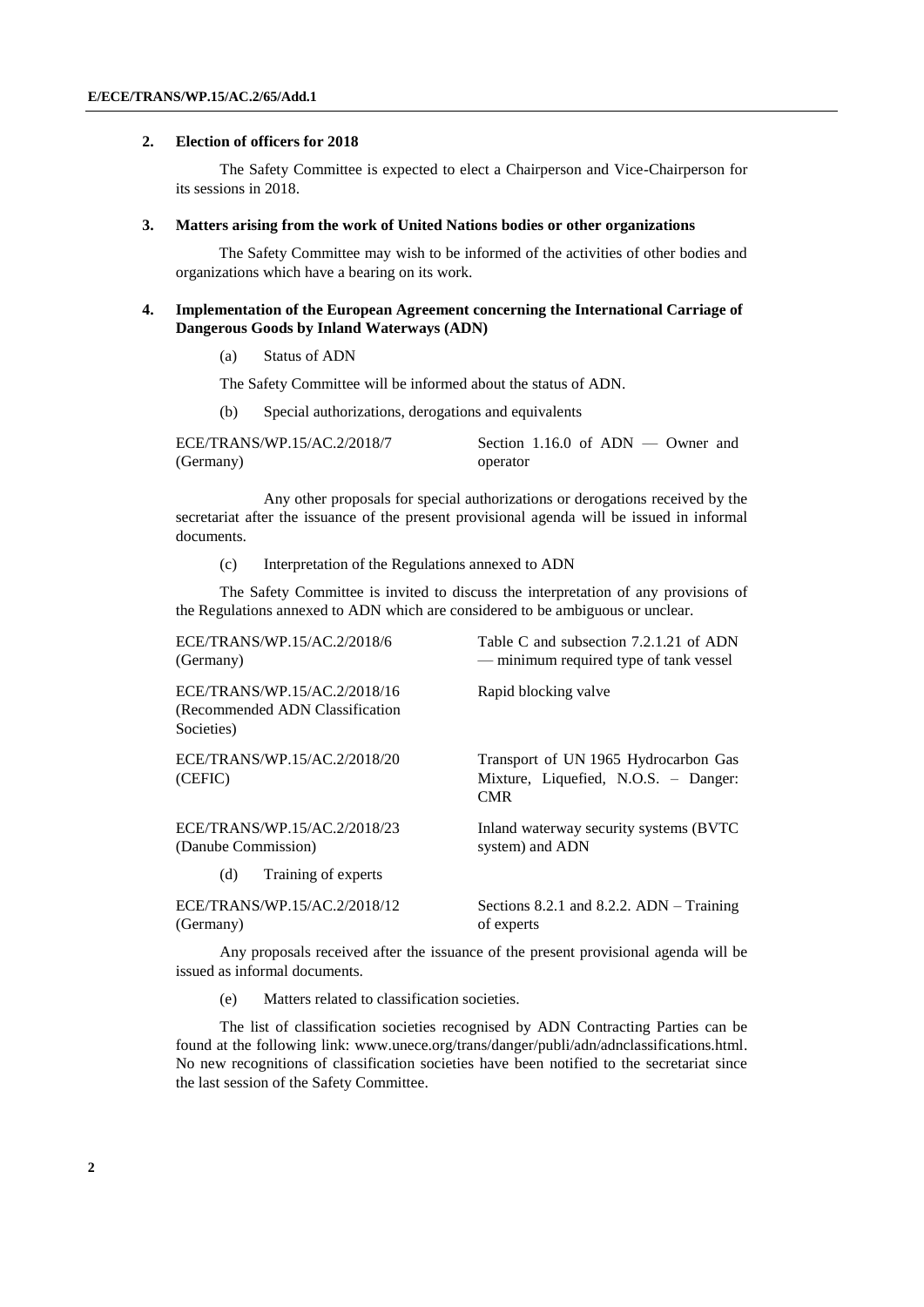#### **5. Proposals for amendments to the Regulations annexed to ADN**

(a) Work of the RID/ADR/ADN Joint Meeting

The Safety Committee may wish to consider the draft amendments which are relevant for ADN adopted by the RID/ADR/ADN Joint Meeting based on proposals made by the Ad Hoc Working Group on the Harmonization of RID/ADR/ADN with the United Nations Recommendations on the Transport of Dangerous Goods (ECE/TRANS/WP.15/AC.2/2018/1) as well as any modifications and corrections proposed at the 103rd session of the Working Party on the Transport of Dangerous Goods (WP.15) (6-10 November 2017) (see ECE/TRANS/WP.15/239 and Add.1).

The RID/ADR/ADN Joint Meeting held its autumn 2017 session in Geneva from 19-29 September 2017. The report of that meeting is contained in documents ECE/TRANS/WP.15/AC.1/148 and Adds. 1 and 2.

Other proposed amendments relevant for ADN adopted by the Joint Meeting and by WP.15 in 2016 and 2017 can be found in document ECE/TRANS/WP.15/AC.2/2018/2.

(b) Other proposals

The following proposals for amendments have been submitted:

| ECE/TRANS/WP.15/AC.2/2018/3<br>(CCNR)                                         | Use of terms "residual cargo" and "cargo<br>residues"                                                                                   |
|-------------------------------------------------------------------------------|-----------------------------------------------------------------------------------------------------------------------------------------|
| ECE/TRANS/WP.15/AC.2/2018/4<br>(CCNR)                                         | Interpretation of 7.1.4.4.3 of ADN<br>regarding minimum separation distance<br>of flexible bulk containers                              |
| ECE/TRANS/WP.15/AC.2/2018/5<br>(France)                                       | Amendment to Chapter 7.1                                                                                                                |
| ECE/TRANS/WP.15/AC.2/2018/8<br>(Germany)                                      | <b>Subsections</b><br>8.1.2.1<br>and<br>8.1.2.3<br>Documents which must be carried on<br>board vessels                                  |
| ECE/TRANS/WP.15/AC.2/2018/9<br>(Germany)                                      | Connecting the power network of a vessel<br>to a land-based power network                                                               |
| ECE/TRANS/WP.15/AC.2/2018/10<br>(Germany)                                     | Proposal for the implementation of the<br>modified concept for explosion protection<br>on board inland waterway vessels -<br>Complement |
| ECE/TRANS/WP.15/AC.2/2018/11<br>(CCNR)                                        | Proposal for the implementation of the<br>modified concept for explosion protection<br>on board inland waterway vessels                 |
| ECE/TRANS/WP.15/AC.2/2018/13<br>(Germany and the Netherlands)                 | Revision<br>adopted<br>of<br>amendments:<br>Degassing of Cargo Tanks                                                                    |
| ECE/TRANS/WP.15/AC.2/2018/14<br>(Recommended ADN Classification<br>Societies) | Dimensions of the<br>double<br>hull<br>in<br>$9.3.2.11.2$ (a)                                                                           |
| ECE/TRANS/WP.15/AC.2/2018/15<br>(Recommended ADN Classification<br>Societies) | Deck or open deck in 9.3.x.32.2 and<br>1.6.7.2.2.2                                                                                      |
|                                                                               |                                                                                                                                         |